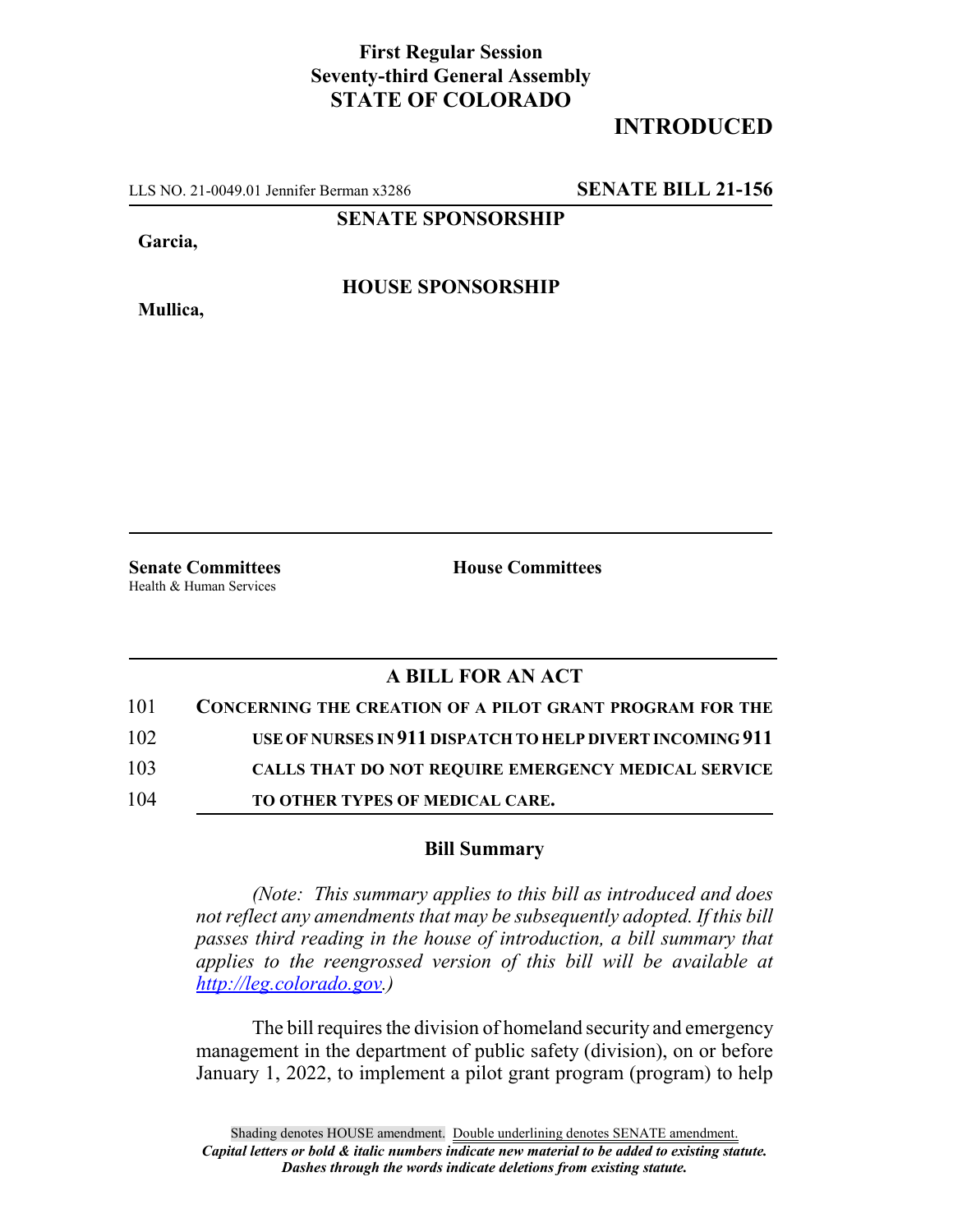finance the use of nurse intake of 911 calls, which involves nurses assisting with 911 dispatch for the purpose of diverting nonurgent 911 calls to medical care that does not require ambulance service or treatment in an emergency room. The division, after reviewing applications, shall designate 4 public safety answering points to participate in the program, one of which is located in a county with 60,000 or more residents and 3 of which are located in a county or counties with fewer than 60,000 residents. To participate in the program, the designated public safety answering points must each enter into a contract with an entity that can provide nurses who are trained and equipped to provide nurse intake of 911 calls.

On or before June 1, 2023, the division shall report to the judiciary committees in the senate and the house of representatives or their successor committees on the program.

| $\mathbf{1}$   | Be it enacted by the General Assembly of the State of Colorado:       |
|----------------|-----------------------------------------------------------------------|
| $\overline{2}$ | SECTION 1. In Colorado Revised Statutes, add 24-33.5-1618 as          |
| 3              | follows:                                                              |
| $\overline{4}$ | 24-33.5-1618. Nurse intake of 911 calls - pilot grant program         |
| 5              | - reporting - definitions - legislative declaration - repeal. (1) THE |
| 6              | GENERAL ASSEMBLY HEREBY FINDS AND DECLARES THAT:                      |
| $\overline{7}$ | (a)<br>ALL CITIZENS OF COLORADO DESERVE ACCESS<br><b>TO</b>           |
| 8              | HIGH-QUALITY HEALTH CARE WITHOUT HAVING THEIR ECONOMIC                |
| 9              | SECURITY AND WELL-BEING JEOPARDIZED;                                  |
| 10             | INCREASING HEALTH-CARE COSTS CONTINUE TO BE A TOP<br>(b)              |
| 11             | CONCERN FOR COLORADO FAMILIES AND THE STATE CONTINUES TO              |
| 12             | EXPLORE OPPORTUNITIES TO LOWER THOSE COSTS;                           |
| 13             | (c) THE COLORADO HEALTH INSTITUTE IN ITS 2015 "COLORADO               |
| 14             | HEALTH ACCESS SURVEY" REPORTED THAT ROUGHLY FORTY PERCENT OF          |
| 15             | EMERGENCY DEPARTMENT VISITS IN COLORADO OCCUR<br><b>FOR</b>           |
| 16             | NONEMERGENCY REASONS;                                                 |
| 17             | THE CENTER FOR IMPROVING VALUE IN HEALTH CARE<br>(d)                  |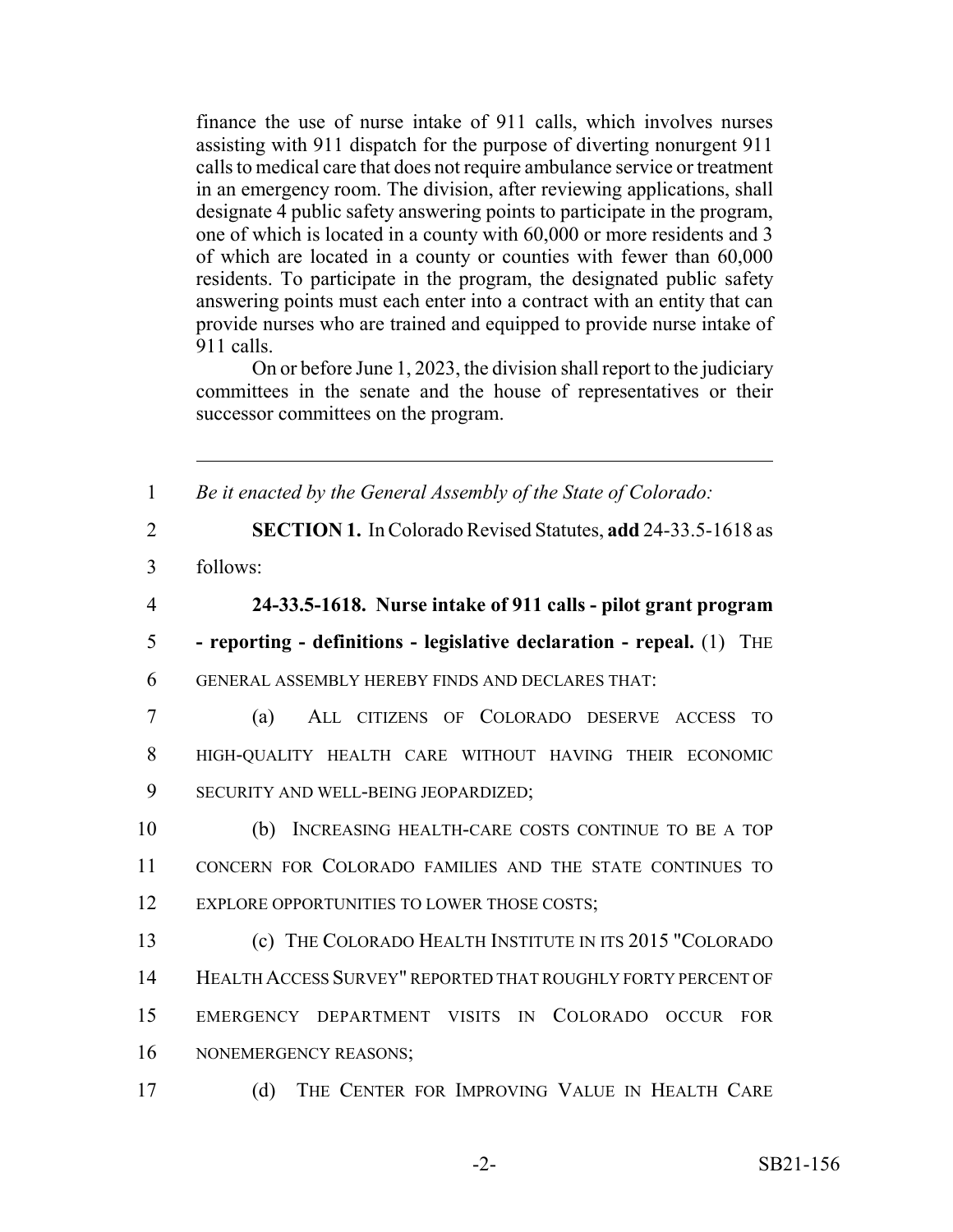REPORTS THAT MORE THAN EIGHT HUNDRED MILLION DOLLARS COULD BE SAVED EACH YEAR IN COLORADO BY TREATING NONEMERGENCY HEALTH-CARE ISSUES THROUGH VISITS TO A DOCTOR'S OFFICE, A CLINIC, OR AN URGENT CARE SETTING INSTEAD OF THROUGH EMERGENCY DEPARTMENT VISITS;

 (e) THE OFFICE OF THE ASSISTANT SECRETARY FOR PREPAREDNESS AND RESPONSE IN THE UNITED STATES DEPARTMENT OF HEALTH AND HUMAN SERVICES DETERMINED THAT THE IMPLEMENTATION OF INNOVATIVE PROGRAMS THAT FOCUS ON TREATING INDIVIDUALS WITH NONEMERGENCY HEALTH-CARE NEEDS IN HEALTH-CARE SETTINGS OTHER THAN EMERGENCY DEPARTMENTS CAN SAVE UP TO FIVE HUNDRED SIXTY 12 MILLION DOLLARS IN MEDICARE COSTS;

 (f) BY IMPLEMENTING A PROGRAM THAT ALLOWS EMERGENCY MEDICAL SERVICE PROVIDERS TO ADOPT PROTOCOLS AND STRATEGIES TO TRIAGE PATIENTS AND REDIRECT NONEMERGENCY PATIENTS TO HEALTH-CARE SETTINGS OTHER THAN AN EMERGENCY DEPARTMENT, COLORADO CAN LEAD THE NATION IN REDUCING HEALTH-CARE COSTS AND UNNECESSARY UTILIZATION OF EMERGENCY DEPARTMENTS; AND

 (g) PILOTING A PROGRAM THAT REIMAGINES THE EMERGENCY MEDICAL SERVICES SYSTEM IN THIS MANNER:

**(I) WILL RESULT IN ADDITIONAL HEALTH-CARE COST SAVINGS;** 

**(II) WILL HELP REDUCE THE BURDEN ON FIRST RESPONDERS AND**  EMERGENCY DEPARTMENTS BY REDIRECTING INDIVIDUALS WITH NONEMERGENCY HEALTH-CARE NEEDS TO ALTERNATIVE HEALTH-CARE PROVIDERS; AND

26 (III) IS MORE IMPORTANT THAN EVER IN LIGHT OF THE COVID-19 PANDEMIC.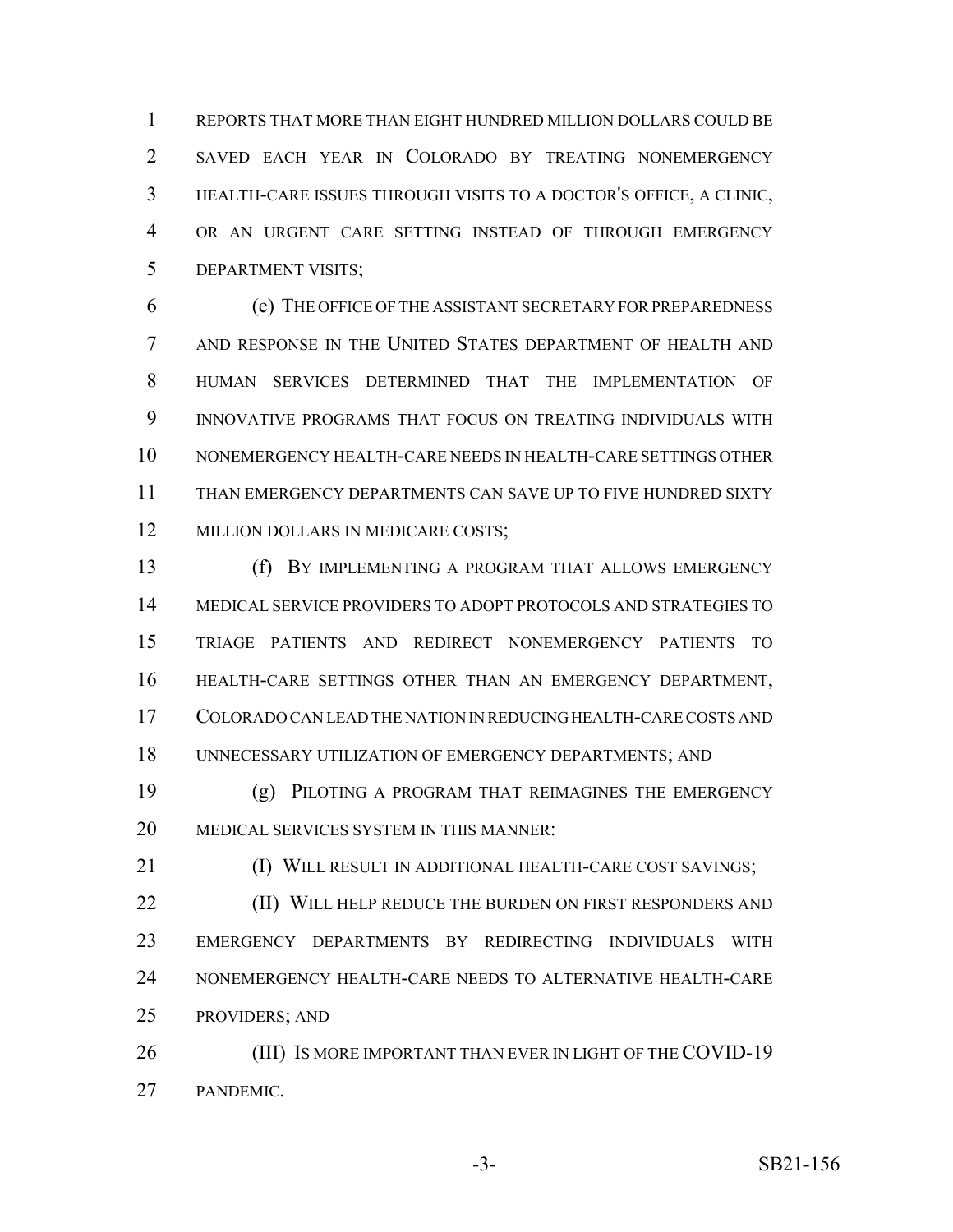(2) ON OR BEFORE JANUARY 1, 2022, THE DIVISION SHALL IMPLEMENT A PILOT GRANT PROGRAM TO HELP FINANCE AND COORDINATE TECHNICAL SUPPORT FOR PUBLIC SAFETY ANSWERING POINTS THAT APPLY FOR AND ARE APPROVED TO PARTICIPATE IN THE PILOT GRANT PROGRAM 5 FOR THE OPERATION OF NURSE INTAKE OF 911 CALLS.

(3) (a) (I) THE DIVISION SHALL ESTABLISH:

 (A) AN APPLICATION PROCESS FOR PUBLIC SAFETY ANSWERING POINTS TO APPLY TO PARTICIPATE IN THE PILOT GRANT PROGRAM; AND

 (B) PROGRAM REQUIREMENTS, INCLUDING SCOPE OF PRACTICE REQUIREMENTS, FOR THE PILOT GRANT PROGRAM.

 (II) TO BE ELIGIBLE TO APPLY, A PUBLIC SAFETY ANSWERING POINT MUST AGREE THAT, IF APPROVED TO PARTICIPATE IN THE PILOT GRANT PROGRAM, THE PUBLIC SAFETY ANSWERING POINT WILL:

 (A) ENTER INTO A CONTRACT WITH AN ENTITY THAT EMPLOYS OR CONTRACTS WITH NURSES WHO ARE TRAINED AND EQUIPPED TO PROVIDE NURSE INTAKE OF 911 CALLS; AND

 (B) UTILIZE THE GRANT MONEY FOR THE PAYMENT OF COSTS ASSOCIATED WITH NURSE INTAKE OF 911 CALLS AND FOR 911 CALLS THAT DO NOT RESULT IN THE DISPATCH OF AMBULANCE SERVICE OR TREATMENT 20 IN AN EMERGENCY ROOM.

21 (b) (I) OF THE PUBLIC SAFETY ANSWERING POINTS THAT APPLY TO PARTICIPATE IN THE PILOT GRANT PROGRAM PURSUANT TO SUBSECTION (3)(a) OF THIS SECTION, THE DIVISION SHALL DESIGNATE FOUR PUBLIC SAFETY ANSWERING POINTS TO PARTICIPATE IN THE PILOT GRANT PROGRAM. OF THE FOUR PUBLIC SAFETY ANSWERING POINTS DESIGNATED TO PARTICIPATE:

(A) ONE MUST BE LOCATED WITHIN A COUNTY THAT HAS A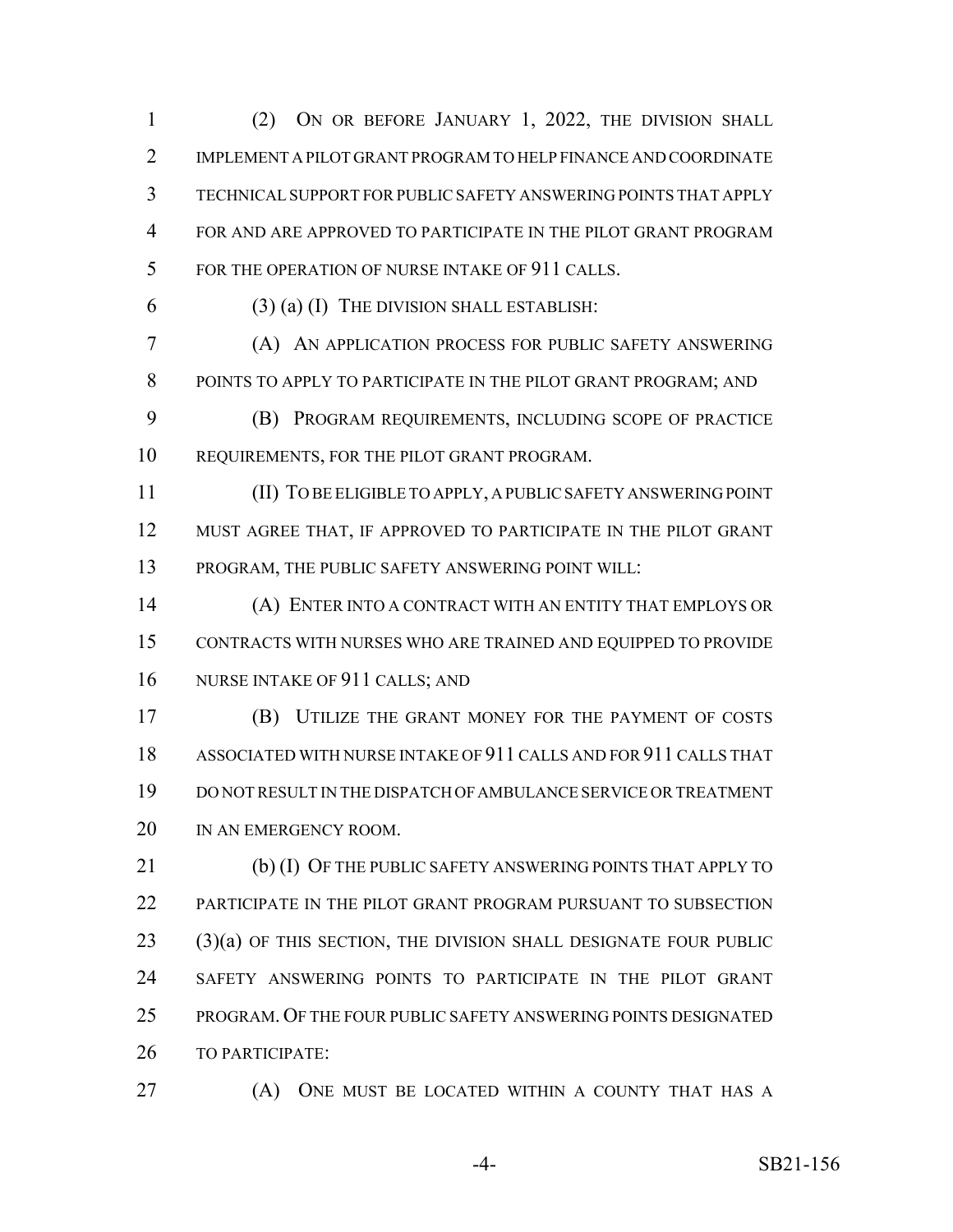POPULATION OF SIXTY THOUSAND OR MORE RESIDENTS; AND

 (B) THREE MUST BE LOCATED WITHIN A SINGLE COUNTY THAT HAS OR SEPARATE COUNTIES THAT HAVE A POPULATION OF FEWER THAN SIXTY THOUSAND RESIDENTS.

 (II) ONCE THE DIVISION RECEIVES PROOF FROM A DESIGNATED PUBLIC SAFETY ANSWERING POINT THAT IT HAS ENTERED INTO A 7 CONTRACT WITH AN ENTITY DESCRIBED IN SUBSECTION  $(3)(a)(II)(A)$  OF THIS SECTION, THE DIVISION SHALL AWARD THE PUBLIC SAFETY ANSWERING POINT GRANT MONEY.

 (c) THE DIVISION, IN COORDINATION WITH THE PUBLIC UTILITIES COMMISSION CREATED IN SECTION 40-2-101, THE STATE BOARD OF NURSING CREATED IN SECTION 12-255-105, THE COLORADO 911 RESOURCE CENTER OR ITS SUCCESSOR ENTITY, AND THE COLORADO CHAPTER OF THE NATIONAL EMERGENCY NUMBER ASSOCIATION OR ITS SUCCESSOR ENTITY, SHALL PROVIDE TECHNICAL SUPPORT TO THE DESIGNATED PUBLIC SAFETY ANSWERING POINTS REGARDING THEIR 17 OPERATION OF NURSE INTAKE OF 911 CALLS.

 (4) THE DIVISION SHALL REQUIRE THAT THE DESIGNATED PUBLIC SAFETY ANSWERING POINTS REPORT ON THE OPERATION OF NURSE INTAKE 20 OF 911 CALLS, INCLUDING REPORTING ON THE NUMBER OF CALLS FOR WHICH NURSE INTAKE OF 911 CALLS WAS USED AND THE DISPOSITION OF 22 THOSE CALLS. ON OR BEFORE JUNE 1, 2023, THE DIVISION SHALL PUBLISH THE REPORT ON ITS PUBLIC WEBSITE AND SUBMIT COPIES OF THE REPORT TO THE JUDICIARY COMMITTEES IN THE SENATE AND THE HOUSE OF REPRESENTATIVES OR THEIR SUCCESSOR COMMITTEES.

26 (5) AS USED IN THIS SECTION, UNLESS THE CONTEXT OTHERWISE REQUIRES: